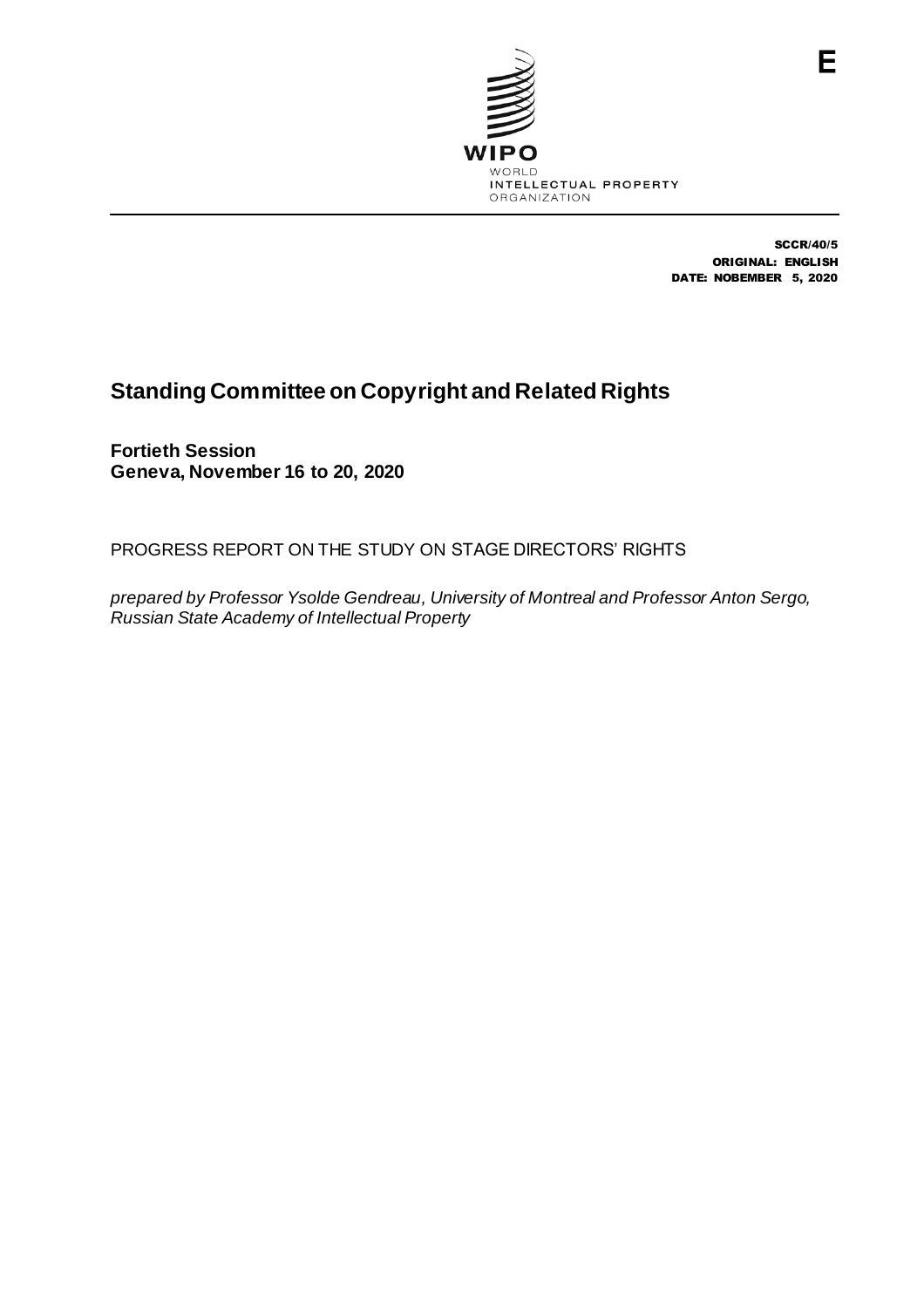Since the last meeting of the Standing Committee on Copyright and Related Rights, which was held in Geneva in October 2019 and during which we presented a progress report, much has happened that has affected the pace at which we can complete this study. Some events have slowed us down, but it has been possible to move forward.

The Covid-19 pandemic has had a major impact on the speed at which we can work. Starting in mid-March, for example, it has been impossible to have access at the law libraries in Montreal. This state of affairs lasted till mid-August. For a short while, it was possible to go to the libraries; but since the beginning of October, any document must be precisely identified prior to asking a librarian to fetch it. It is very awkward to write when documentation is impossible or difficult to obtain for the slightest verification. Not everything is online…

Because everyone's working conditions have been suddenly changed, the possibility of actually reaching people for interviews has also been slowed down. Interviews had started, of course, and we have a sizable number of them; but it must be said that, even when people have been identified for interviews, it does not automatically follow that they will want to collaborate. Of course, we want to have as international a group of interviewees as possible; but, as in any field, some milieus are more difficult to penetrate than others, just as some reactions have been extremely professional and helpful.

These interviews have enabled us to obtain concrete testimonies from stage directors, lawyers, associations of various types (collective management organizations, mere professional associations, etc.). They reveal a wide variety of experiences: some relate very structured environments, while others betray what may be considered as a traditional quest for professional recognition as creators through difficulties in obtaining remuneration and public acknowledgement.

For example, one of the interviews with a stage director from a country where there is no official recognition of their status as author or performer betrays a very informal environment for the theatrical world. Even if corporate sponsorships used to be essential to supplement box office revenue and to provide salaries during rehearsals, changes in fiscal rules have meant that corporations no longer sponsor shows. Stage directors are often told they cannot be paid because the show has not resulted in profits. The relationships between the parties can be ambiguous because the same person can play many roles (producer, actor, director). Directors are not represented by agents or unions and must therefore rely on their personal bargaining power. Awareness of how stage directors are treated in other countries makes them more aware of what they can negotiate.

In another country, one where stage directors are formally granted related rights by the law, the awareness of this protection is rather low. There is no collective management organization. The labour contract is perceived as the main instrument of protection. A stage director may learn that the producer of a play obtains payment for the recording of performances for broadcasting, but his remuneration from that transaction is not automatic and depends on his own contract with the producer. Guidelines prepared by a professional association concerning minimum remuneration do not always work in practice. The exportation of productions is sometimes seen as a problematic issue: producers from some foreign countries will not "buy" the stage directions with the rights in the play, but producers from that country will insist on selling their own stage directions when a production is acquired.

The drafting of the study itself has indeed started. The international texts and several national laws have been laid out in order to understand the current normative backdrop. The analysis of International Acts has already be done and was presented at the meeting of the WIPO Standing Committee on Copyright and Related Rights on April 5, 2019. As could be expected, the standard international texts do not provide a clear guidance for the protection of stage directors.